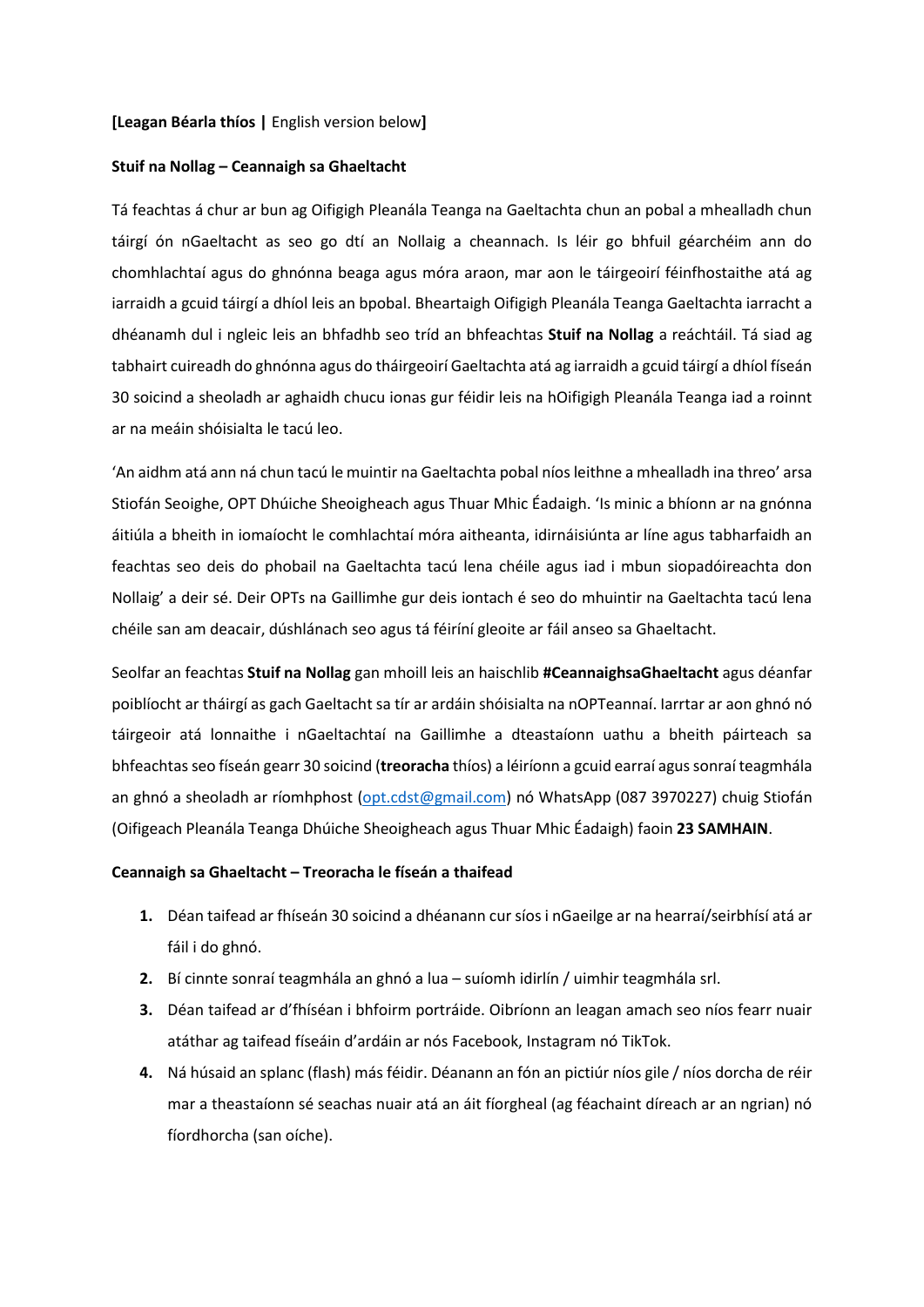- **5.** Bog an ceamara chomh gar agus is féidir don rud atá tú ag iarraidh taifead a dhéanamh air. Ná zúmáil isteach air mar nach mbeidh an físeán chomh soiléir sin má úsáideann tú an zúm.
- **6.** Úsáid an haischib #CeannaighsaGhaeltacht agus tú ag cur do chuid earraí/seirbhísí chun cinn ar ar na meáin.
- **7.** Bain taitneamh as!

# **Stuif na Nollag – Ceannaigh sa Ghaeltacht**

Oifigigh Pleanála Teanga (OPTs) na Gaeltachta have launched a campaign to encourage people to buy gifts from the Gaeltacht between now and Christmas. Small businesses and companies have faced huge challenges lately, as well as self-employed producers who sell their products in the community. Gaeltacht OPTs want to help businesses face these challenges with the **Stuif na Nollag** campaign. They are inviting businesses and producers in the Gaeltacht who want to promote their products to send them a 30 second video that the OPTs will then share and publicise on their social media platforms.

The OPTs hope to help the Gaeltacht business community attract a wider audience to their products, and to help small, local businesses compete with large international companies online. This campaign will also help Gaeltacht communities support each other during the Christmas period. There are many amazing Christmas gifts available right here in the Gaeltacht and it's a fantastic opportunity for people to support local businesses and producers!

The **Stuif na Nollag** campaign has been launched online with the hashtag #CeannaighsaGhaeltacht and products from every corner of the Gaeltacht will be promoted on the OPT social media platforms. Any business in the Dúiche Sheoigheach and Tuar Mhic Éadaigh Gaeltacht who wish to take part in this campaign are asked to send a short 30 second video (instructions below) in Irish that describes your product/service and gives your business contact details by email [\(opt.cdst@gmail.com\)](mailto:opt.cdst@gmail.com) or WhatsApp (087 3970227) to Stiofán (OPT Dhúiche Sheoigheach agus Thuar Mhic Éadaigh) by the **23 November.**

## **Stuif na Nollag – Instructions for video**

- **1.** Record a 30 second video **as Gaeilge** that describes the products or services provided by you/your business.
- **2.** Make sure to mention your business contact details website / contact number etc.
- **3.** Record the video in portrait format. This layout works better for videos that will be shared on platforms such as Facebook, Instagra or TikTok.